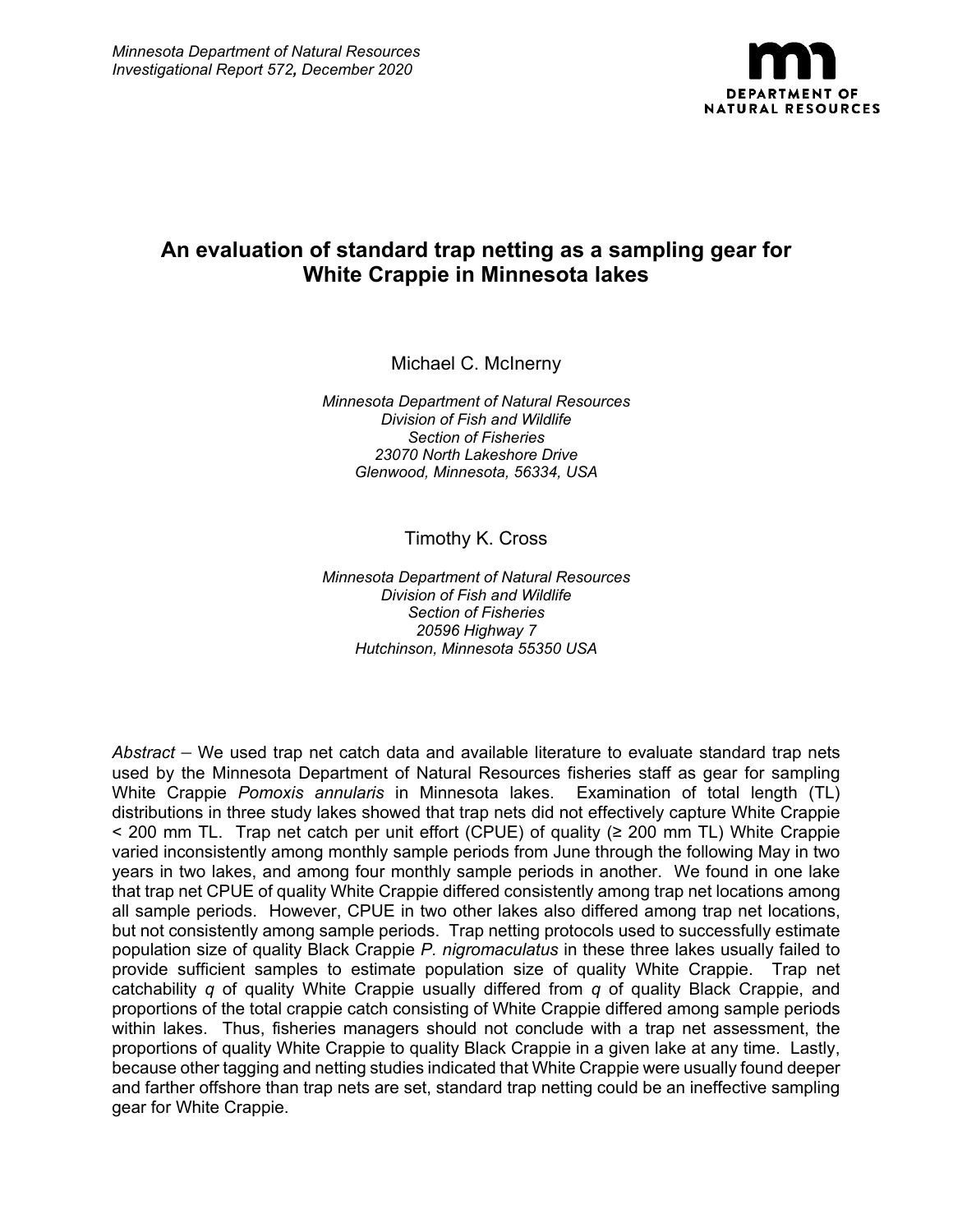#### **INTRODUCTION**

White Crappie *Pomoxis annularis* along with Black Crappie *P. nigromaculatus* are important game fishes in southern Minnesota. Together these two species rank second behind Walleye in popularity among Minnesota's anglers, and White Crappie compose more than half of the crappies caught by anglers in some lakes in the southern half of the state (Schroeder 2012a; Minnesota Department of Natural Resources (MNDNR) creel survey database). The MNDNR uses standard trap netting to sample panfishes in nearshore habitats, and panfishes are composed of several species including White Crappie (MNDNR 2017). The standard trap net used by MNDNR consists of two 0.9-X 1.8-m frames, a single 12.2-m lead, a cod end with five 0.8-m diameter hoops and two throats, and 19-mm barmesh webbing, with leads typically tied to shore. Trap netting occurs primarily during summer (June through August), and, once established in the initial survey, all subsequent trap netting within lakes usually occurs during the same time in summer (MNDNR 1993; 2017).

Temporal variation in trap net catch per lift (CPUE) and location of trap net sets within lakes could affect interpretation of trap net CPUE of White Crappie. For most gamefish species, MNDNR staff use a system of CPUE by lake class to evaluate a lake-specific CPUE, but this system does not account for temporal variation in net CPUE. This system is composed of periodically calculated quartiles of trap net and gill net CPUE (excluding zero CPUEs) of each game species, including White Crappie, for up to 43 lake classes. For panfishes, MNDNR staff compare their trap net CPUE in a given lake with those quartiles of trap net CPUE calculated from all lakes within the same lake class. For White Crappie, analysis of lake surveys before 1993 suggested relatively high trap net CPUE in August and June and relatively low CPUE in mid-July (MNDNR 1993; 2017). However, these trends were drawn from one-time surveys among many lakes and years, and not from monthly trap net samples within lakes (MDNNR 1993). The current MNDNR Lake Survey Manual also recommended that trap nets be set in a variety of habitats, and once selected, these locations should be used for all subsequent surveys or

assessments (MNDNR 1993; 2017). Thus, odds were good that trap net locations could act as fixed rather than random samplers (i.e., nets at specific locations consistently caught the most or fewest crappies), and trap net CPUE estimates could be a function of location of net sets within lakes.

Studies in Minnesota and elsewhere suggested temporal variation in White Crappie catches in trap nets or similar gear set near shore. Kelley (1953) found peaks of CPUE in trap nets with 25 mm bar mesh netting in May, July, and late September in Pool 8 of the Mississippi River. Additionally, Sheik et al. (1998) found that White Crappie < 130 mm in a backwater of the Missouri River in northwest North Dakota were caught primarily in nets with 9.5-mm bar mesh set in September, but higher CPUE of longer crappies occurred in May and September than in July. Peaks in CPUE in shoreline hoop-nets with 25 mm bar mesh occurred in March and April and September or October in an Illinois reservoir (Hansen 1951). Although temporal variation in CPUE occurred in these outstate studies, mesh sizes in these nets differed from those in MNDNR trap nets. McInerny et al. (1993) found that fall sampling with MNDNR standard trap nets in 12 southern Minnesota lakes caught wider length ranges of White Crappie than June, July, or August trap netting in the same lakes, but this study was not designed to determine if temporal trends in CPUE differed among lakes. Thus, a more thorough analysis of temporal variation in trap net CPUE in Minnesota lakes should provide better information for MNDNR managers of White Crappie fisheries.

Other state agencies conduct trap net assessments in spring or fall, rather than in summer, and spring or fall trap netting by MNDNR could provide meaningful data on White Crappie. Trap net assessments of White Crappie in Missouri, Nebraska, and Oklahoma have been done in fall, but mesh sizes of webbing were smaller (13- to 16-mm bar mesh) and leads were longer (16.8 to 25.9 m) than on those used by MNDNR (Colvin and Vasey 1986; Boxrucker and Ploskey 1989; Jackson and Bauer 2000). Additionally, nets were also set offshore and in deeper water than nets set by MNDNR staff.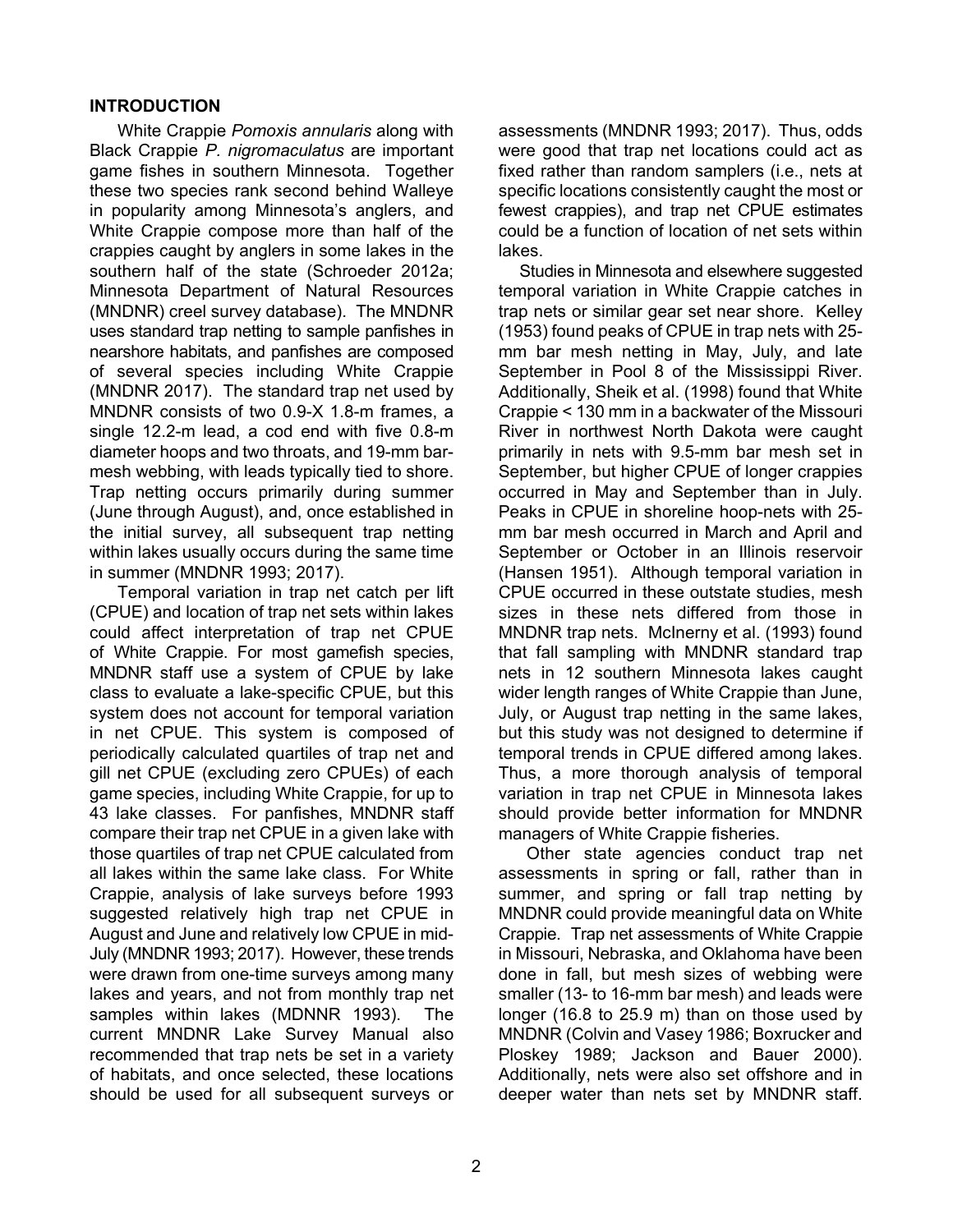Even though CPUE in spring exceeded CPUE in fall, fall netting sampled wider range of lengths including age 0; thus, biologists felt confident they could assess year-class strengths of White Crappie by netting in fall (Boxrucker and Ploskey 1989). Nets with 13-mm bar mesh webbing, with similar frame dimensions as MNDNR trap nets, captured higher proportions of White Crappie < 120 mm than nets with 16-mm bar mesh webbing, and trap nets with 25-mm bar mesh webbing failed to capture any White Crappie < 120 mm in the same lakes (Willis et al. 1984; Jackson and Bauer 2000). Thus, it's likely that the MNDNR trap nets with 19-mm bar mesh webbing will not be efficient at capturing smaller White Crappie. Spring or fall trap net assessments of White Crappie conducted with the current standardized methodology in the Lake Survey Manual have not been done on Minnesota lakes; thus, catches of all lengths of White Crappie between summer, spring, or fall trap netting cannot be compared.

Nearly all Minnesota lakes with White Crappie also support populations of Black Crappie, but it is not known if trap net catchability or temporal trends in CPUE differs between these two species. No consistent temporal trends in CPUE of Black Crappie ≥ 200 mm TL occurred among seven Minnesota lakes; instead, temporal trends appeared lake-specific (McInerny et al. 2020). Spawning temperatures of both species are similar (Pope and Willis 1997; Siefert 1968; Mitzner 1991), which could affect CPUE of both species similarly. However, White Crappie often show greater piscivory and often grow faster than Black Crappie in the same waters (Ellison 1984; McInerny and Cross 2008), and growth and behaviors associated with feeding could affect CPUE differently between species.

Because summer trap netting has been viewed as the primary gear to be used for sampling crappies, MNDNR managers of White Crappie fisheries wanted to improve their interpretations of net catches of crappies. Therefore, objectives were to examine past data collections, determine temporal patterns in trap net CPUE of White Crappie, and to determine if temporal variation and catchability of White Crappie is similar to Black Crappie in the same lakes. Because other studies suggested higher or consistent trap net catchability in spring and fall, we also assessed these times for sampling White Crappie. An evaluation of temporal variation in trap net catches of Black Crappie in Minnesota lakes led to the development of targeted survey procedures for this species in the MNDNR Lake Survey Manual (MNDNR 2017), but no such protocol exists for White Crappie because data on trap net catches have not been evaluated.

#### **METHODS**

#### *Study lakes*

Dog and French lakes in Wright County and Richardson Lake in Meeker County are relatively small, deep lakes that support White Crappie and Black Crappie populations (Table 1). All three lakes are dimictic and their hypolimnions become nearly anoxic by early to mid-summer. Dog Lake was classified as a Lake Class 30 lake, and French and Richardson lakes are Lake Class 24. Summer submergent aquatic plant densities were relatively sparse at French and Richardson lakes, and moderately dense at Dog Lake. During this study, winter angling for crappies occurred at Dog and French lakes, but not at Richardson Lake. Based on anecdotal observations, open water angling occurred at Dog, French, and Richardson lakes, but pressure appeared light.

TABLE 1. Name, county of location, surface area (ha), percent littoral area (area of lake < 4.6 m), maximum depth (Z<sub>max</sub>; m), and years when trap netting for White Crappie and Black Crappie occurred in three Minnesota lakes.

| Lake name  | County | Surface area | Littoral area | $Z$ max | Years sampled   |
|------------|--------|--------------|---------------|---------|-----------------|
| French     | Wright | 134          | 47            | 15.2    | 1990, 1997-1999 |
| Dog        | Wright | 38           | 79            | 7.6     | 1999-2001       |
| Richardson | Meeker | 45           | 40            | 14.3    | 1991, 2000-2001 |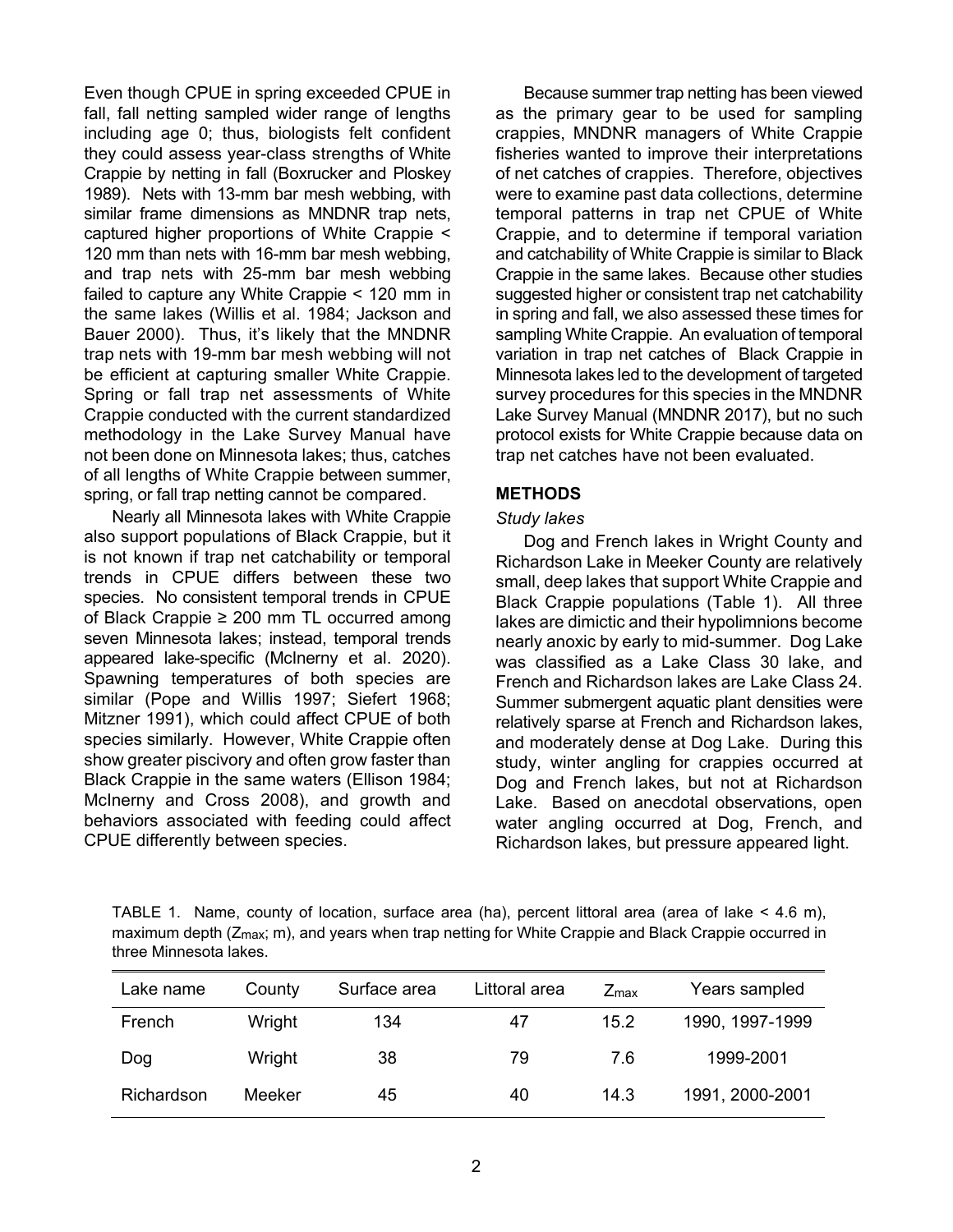## *Trap net sampling of crappies*

At French and Dog lakes, standard trap nets were set at nine standard locations for two to four consecutive days during one week of each month from June through October for two consecutive years (McInerny et al. 2020). Two other sampling periods, early spring (ES) and late spring (LS), were also sampled after the October sampling period, but start dates depended on when ice completely melted from these lakes. The ES sample period started one to two weeks after ice out, and the LS sample period began about three to four weeks after the end of the ES sampling period. Thus, the ES sample period ranged from early April to early May, and the LS sample period ranged from mid-May to early June. Extra trap netting was also done during the ES and LS sample periods because attempts were made to estimate population size (see section on trap net catchability). Richardson Lake was sampled in the September, October, ES, and LS sample periods on the same days as Dog Lake in fall 2000 and spring 2001; this sampling was done primarily for estimating population size of both species. All crappies were identified to species, measured to the nearest mm TL, and scales were removed from up to five individuals per cm length group in June, July, August, and September sampling. Some scale samples were also collected in the October, ES, and LS sample periods, but only from individuals in 10 mm length bins not filled in September. Surface water temperature was measured off shore during each day trap nets were lifted.

We constructed length-frequency distributions of White Crappie to provide an approximate estimate of size-selectivity of trap netting, and these distributions were used to choose meaningful length groups for calculating CPUE. For each lake, all lengths from all samples were pooled and the proportion per 10-mm length bin was calculated. We assumed negligible sizeselectivity if the proportion of White Crappie < 200 mm, a standard length for proportional stock distributions (Neumann et al. 2012), exceeded the proportion of quality ( $\geq 200$  mm TL) White Crappie. However, we concluded that

trap nets were ineffective in capturing crappies < 200 mm if the converse occurred. Lastly, trap net CPUE (with standard errors) of length groups judged to be effectively sampled was calculated for each sample period.

We applied analysis of variance (ANOVA) to test if trap net catch of White Crappie was affected by net location similarly during all sample periods (White Crappie catch = f (net location + sample period + net location\* sample period). If the ANOVA suggested that net location affected catch of White Crappie coupled with an insignificant sample period\*net location interaction, then each day within each sample period would be the sample unit rather than individual nets. This analysis was done for those length groups effectively sampled with trap nets.

To aid in interpreting temporal variation of trap net catch, we estimated for each sample period in each lake year-class strengths and length at capture for the most frequently captured year-classes ( $n \geq 2$  in four or more sample periods). Age was estimated by counting<br>annuli on scales. To estimate year class To estimate year class strengths and length at capture, unaged crappie were assigned an age based on the age-length key developed for each sample period. We then calculated for each sampling period mean trap net CPUE of each year-class and mean total length of those year-classes most frequently caught. Lastly, we used a linear mixed-effects model to test for surface water temperature effects on trap net CPUE in fall (September and October) and spring (ES and LS sample periods) when growth and recruitment should be negligible within seasons. The model was: CPUE of White Crappie =  $f$  (lake + water temperature) with variable lake set as a random effect and temperature as a fixed effect. We then used bias-corrected Akaike Information Criteria (AICc) coupled with the examination of *t*-statistics to select the best fitting model. Only the model with the lowest AICc score will be reported (Burnham and Anderson 2002). We concluded the effect of temperature was significant (*P* < 0.05) if the *t*-statistic exceeded 2 or was below -2 (Luke 2017). We used the *lme4* package in R (version 3.6.2) for mixed effects modeling (Bates et al. 2015).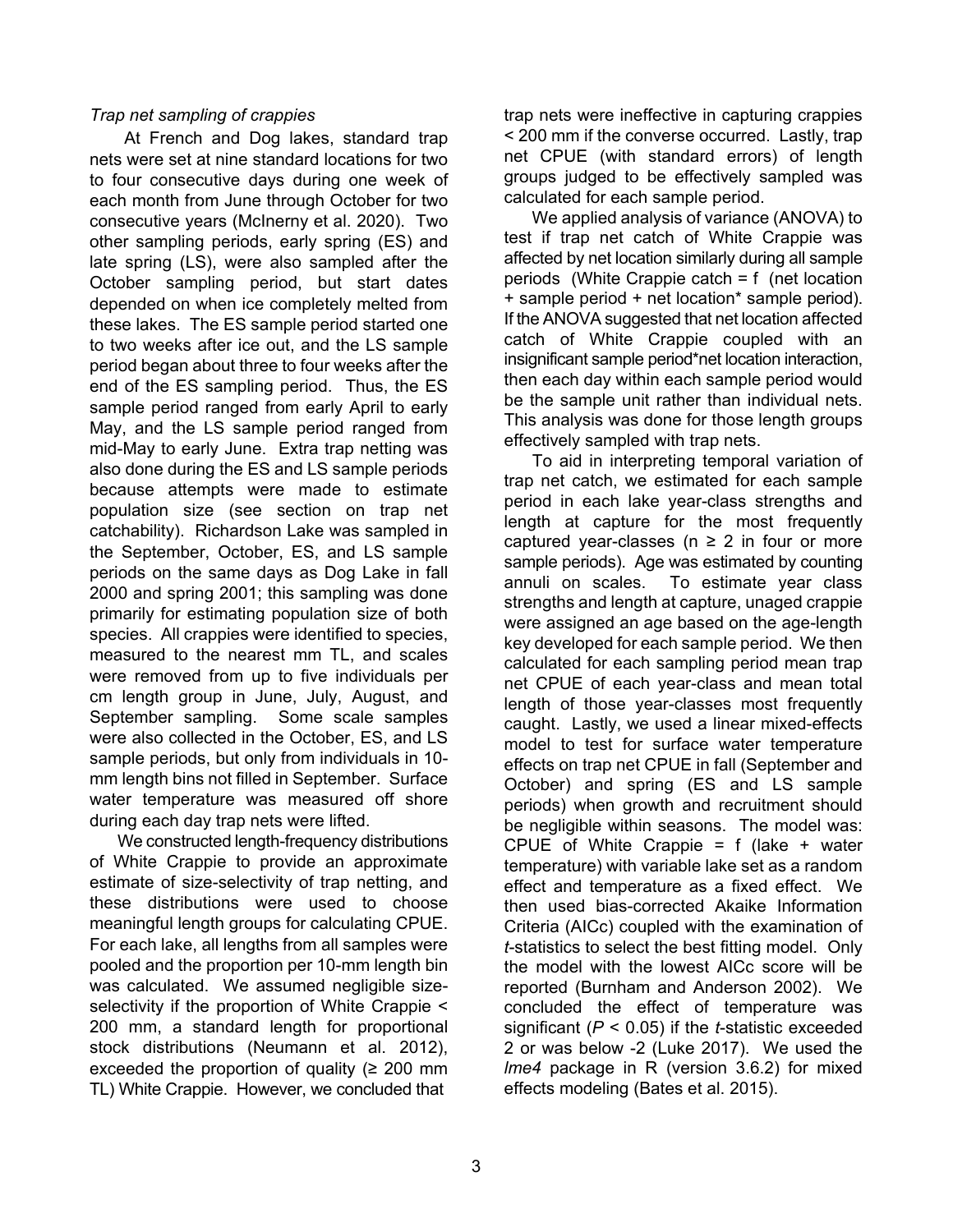## *Estimating trap net catchability from CPUE and population size*

Initial attempts to estimate population size of White Crappie and Black Crappie were made in French Lake in fall 1990 and in Richardson Lake in fall 1991, and information gained from this effort was used to determine the sampling effort needed to estimate population size of both species during this study. Trap nets were set at 15 locations roughly equidistant from each other in mid-September (French Lake) or late September and early October (Richardson Lake) and then lifted the following day (McInerny and Cross 1993). At French Lake, all 15 nets were set in one day and lifted the next, but sets of five nets were set in one day and lifted the next during a three-day period at Richardson Lake. All crappies were measured, fin-clipped (lower caudal fin), and released if alive. Recapture sampling occurred during the second week of May the following year. At each lake, a total of 15 trap nets were set on one day and lifted the following day, and all crappies were measured and examined for the fall fin clip.

This initial sampling suggested that estimates of population size of both species could be made in fall and spring in these four study lakes if trap net efforts were increased. Fall population size was estimated by marking in fall (September and October) and recapture in the following spring, and spring population size was estimated by marking in the early spring (ES) period and recapture in the late spring (LS) period (McInerny and Cross 2005). Because standard trap nets selected against Black Crappie < 200 mm and *q* of Black Crappies 150 to 199 mm decreased with increasing population density (McInerny and Cross 2006), estimates of population size were made for quality crappies. For fall estimates, the marked population consisted of all crappies fin-clipped in September and October, and the recapture sample was composed of all crappies sampled in spring minus the number of spring-marked crappies caught in the ES period. For spring estimates, the marked population was composed

of all crappies fin-clipped in the ES period and the recapture sample was composed of all crappies examined during the LS period. Either the soft dorsal fin or anal fin was clipped, but the fall fin-clip differed from the spring fin-clip. Crappies were not fin-clipped during the LS period. The Chapman modification of the Petersen method was used to estimate population size of quality White Crappie and Black Crappie when at least four marked crappies were recaptured, the minimum needed for an unbiased estimate of population size (Ricker 1975).

We compared trap net *q* to determine if *q* differed between the two crappie species. Trap net catchability *q* of quality White Crappie and Black Crappie in September, October, ES, and LS sample periods was estimated by dividing trap net catch per lift by population size in all cases where population size of both species was estimated. The delta method was used to estimate variances of *q* from variances of trap net CPUE and population estimates (Rao 1965; Ricker 1975), and standard error of *q* was estimated as the square root of the variance of *q* divided by the square root of the number of trap nets set. We assumed that population size of both species changed little between the September and October sample periods and between the ES and LS sample periods.

# **RESULTS**

## *Trap net catches of White Crappie*

Standard trap nets captured a total of 1,189 White Crappie in French Lake and 948 in Dog Lake among 14 sampling periods over two years. Standard trap nets caught a total 2,135 White Crappie among four sampling periods at Richardson Lake. Examination of length-frequency distributions suggested that standard trap nets failed to sample smaller White Crappie in these lakes. Although these nets captured wide length ranges (90 to 393 mm TL), modal lengths ranged from 190 to 220 mm among these lakes (Figure 1). Proportions of White Crappie  $\geq 250$ mm were also low in all three lakes.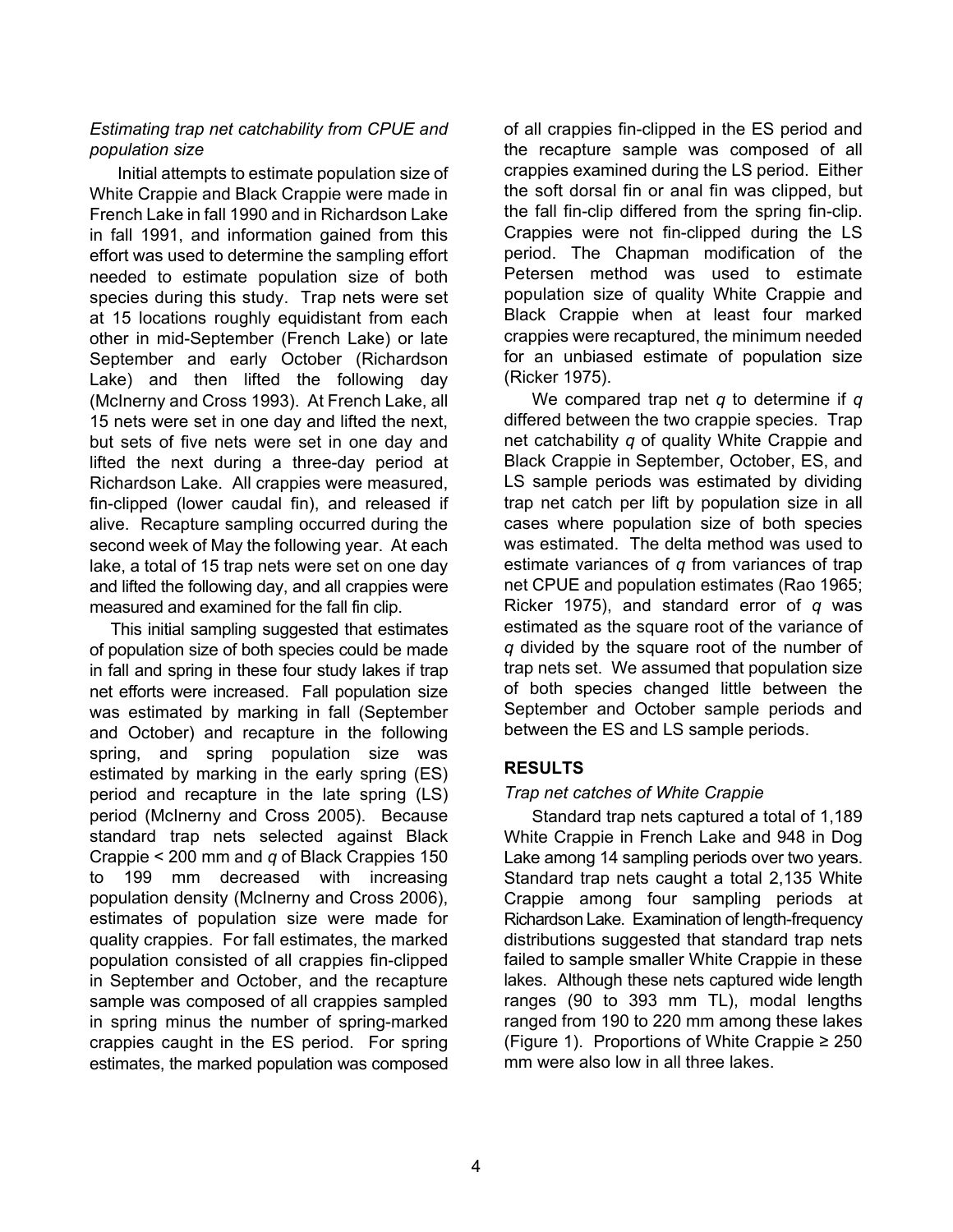

FIGURE 1. Relative length frequency distributions (all sample periods combined) of White Crappies caught in standard trap nets set in French (June 1997 through May 1999), Dog (June 1999 through May 2001), and Richardson (September 2000 through May 2001) lakes, Minnesota.

Trap net CPUE of quality White Crappie varied temporally in each lake, but patterns usually differed among lakes. Relatively high CPUE occurred during August and low CPUE occurred in the ES and LS sample periods at French Lake, but high CPUE occurred during the LS sample period at Dog Lake (Figure 2). A common trend among lakes were drops in CPUE from September to October in all three lakes (Figure 2). Trap net CPUE in French and Dog lakes increased from the ES to LS periods in spring, but the converse occurred at Richardson Lake. Interestingly, trap net catches of White Crappie ≥ 300 mm occurred only in during the ES, LS and June sample periods in French and Dog lakes. Temporal trends in trap net CPUE of White Crappie < 200 mm were not determined because nets failed to effectively sample these smaller crappies (Figure 1).

Net location appeared to affect CPUE of quality White Crappie at Dog Lake during all sampling periods, but net location inconsistently affected CPUE among sampling periods at French and Richardson lakes (Figure 3). The ANOVA suggested that trap net CPUE at Dog Lake differed among net locations (*F* = 11.00; d.f. = 1;  $P = 0.0010$ ) and sample periods ( $F =$ 5.80; d.f. = 6; *P* < 0.0001), but the interaction was insignificant (*F* = 1.06; d.f. = 6; *P* = 0.3872). Trap net CPUE was consistently low at two locations (locations 5 and 8) and consistently high at two locations (locations 4 and 9) (Figure 3). However, significant interactions between net location and sampling period occurred at French (*F* = 3.05; d.f. = 6; *P* = 0.0062) and Richardson (*F* = 3.42; d.f. = 4; *P* = 0.0193) lakes; suggesting location effects occurred within sampling periods but inconsistently among sampling periods (Figure 3).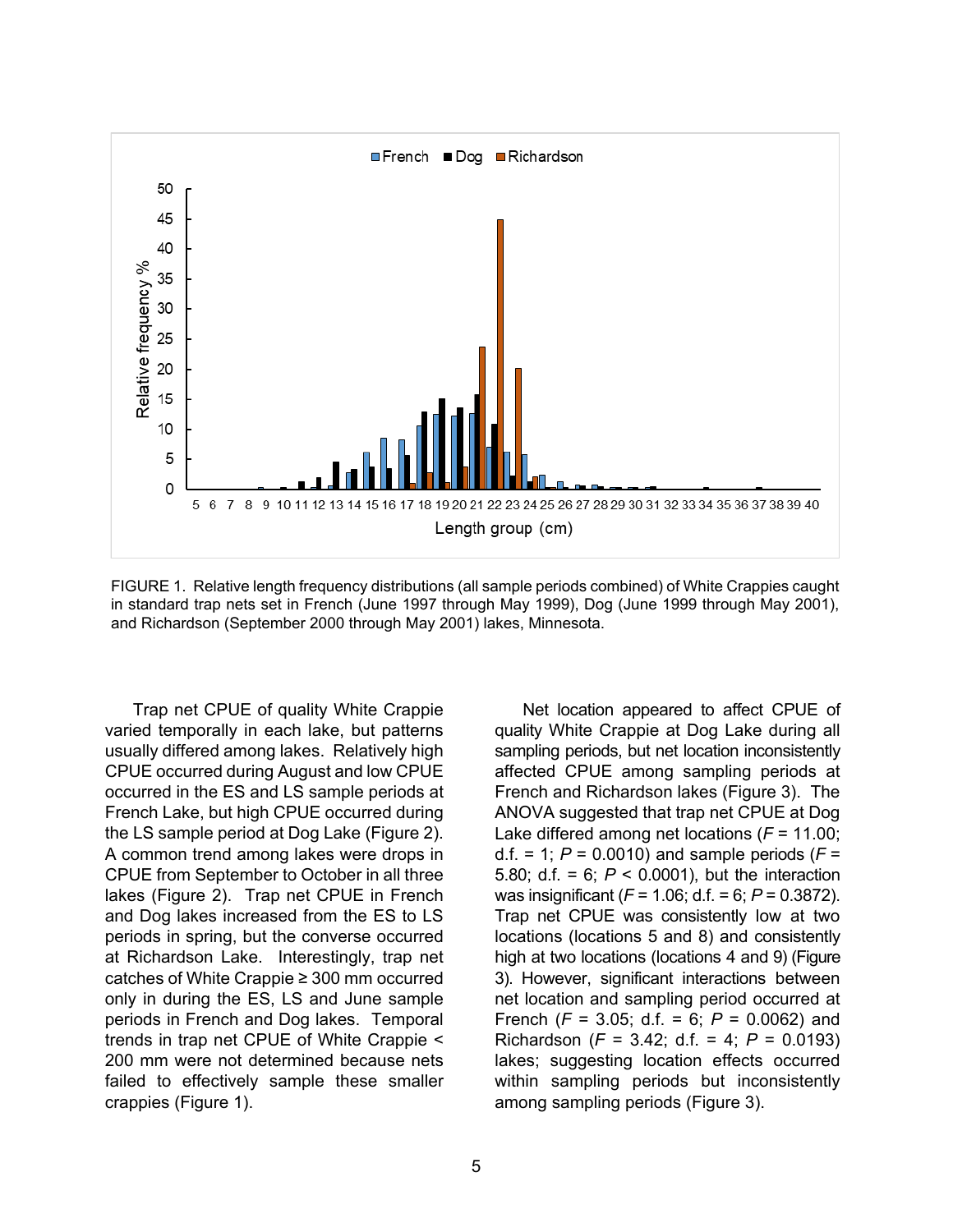

FIGURE 2. Mean trap net catch per lift (vertical bars = s.e.) of White Crappie ≥ 200 mm TL among consecutive monthly sample periods in French, Dog, and Richardson lakes, Minnesota (ES = early spring; LS = late spring).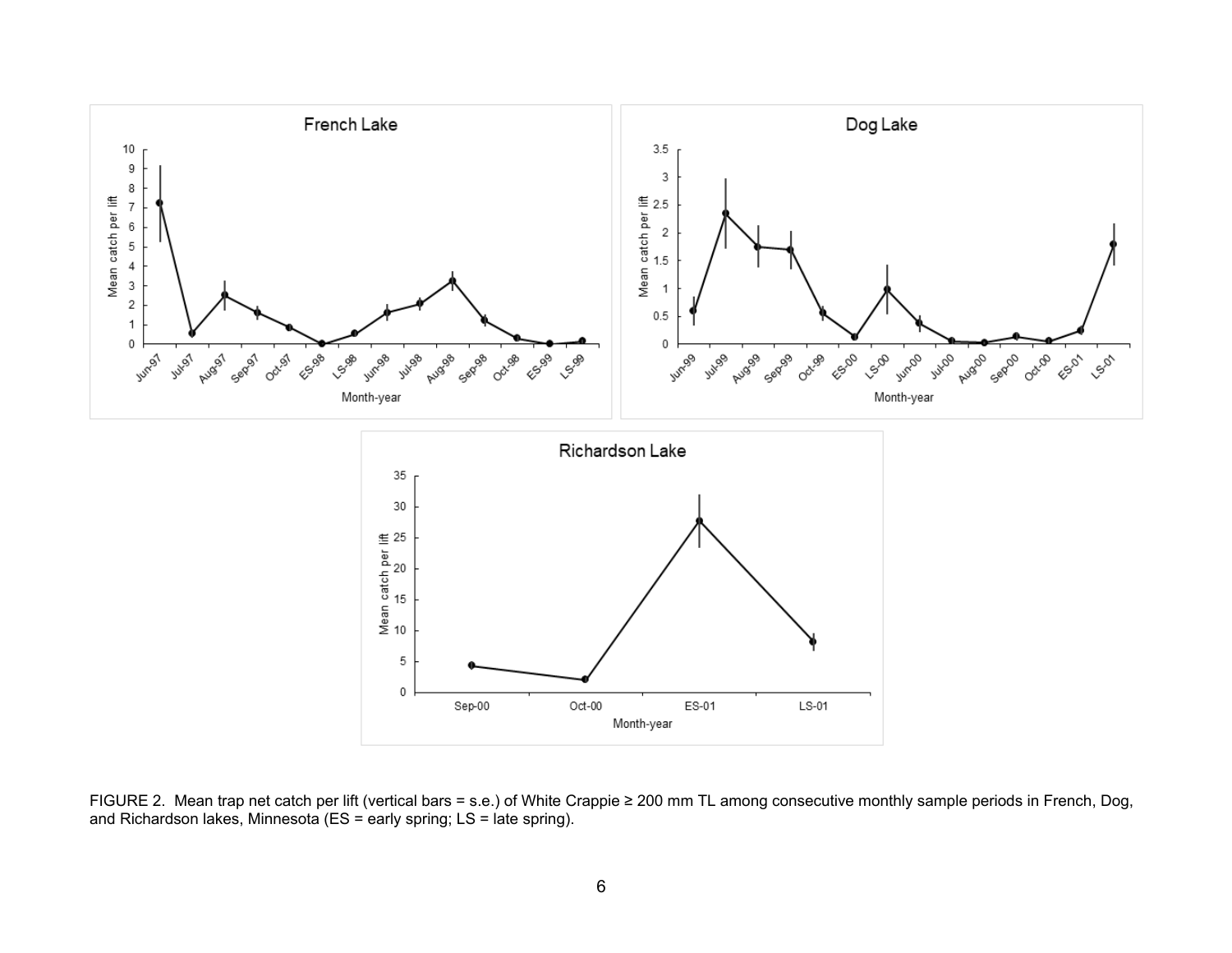



FIGURE 3. Mean catch per lift of White Crappie ≥ 200 mm TL in trap net at locations 1 through 9 among 14 sampling periods over two years at French and Dog lakes, and in nets set at six locations among four sampling periods in one year at Richardson Lake.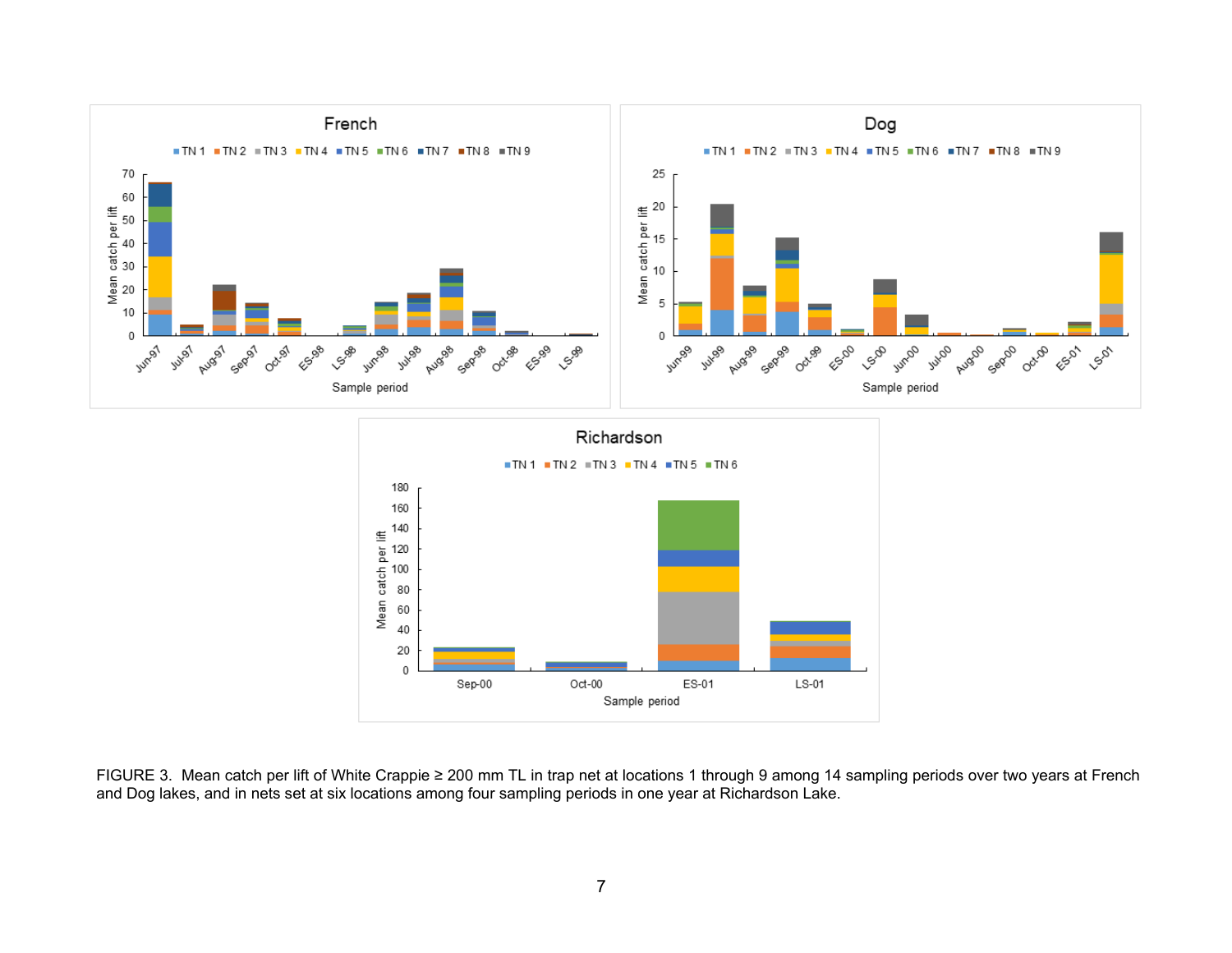Year-class composition and mean lengths at capture also differed among lakes. Trap net catches of quality White Crappie in each sampling period at French Lake was usually composed of several year-classes; however, the Dog Lake catch in most sample periods was composed mostly of single year-classes (Figure 4). At Dog Lake, the 1996 yearclass dominated the trap net catch from June 1999 through June 2000, and the 1998 year-class predominated from September 2000 through late spring 2001. Similar to Dog Lake, the 1997 yearclass composed 95 to 99% of the trap net catch of quality White Crappie among the four sample periods at Richardson Lake (data not shown). Less than 10 individuals of the 1995, 1996, and 1998 year-classes were caught in all sampling periods combined at Richardson Lake. At French Lake, mean lengths at capture of the 1993, 1994, 1995, and 1996 year-classes increased from June through October; however, mean lengths at capture of 1995, 1996, and 1997 year-classes at Dog Lake changed little from June 1999 through June 2000 (Figure 5).



FIGURE 4. Mean catch per lift of each year-class of White Crappie > 200 mm TL captured in trap nets in French and Dog lakes during 14 sampling periods.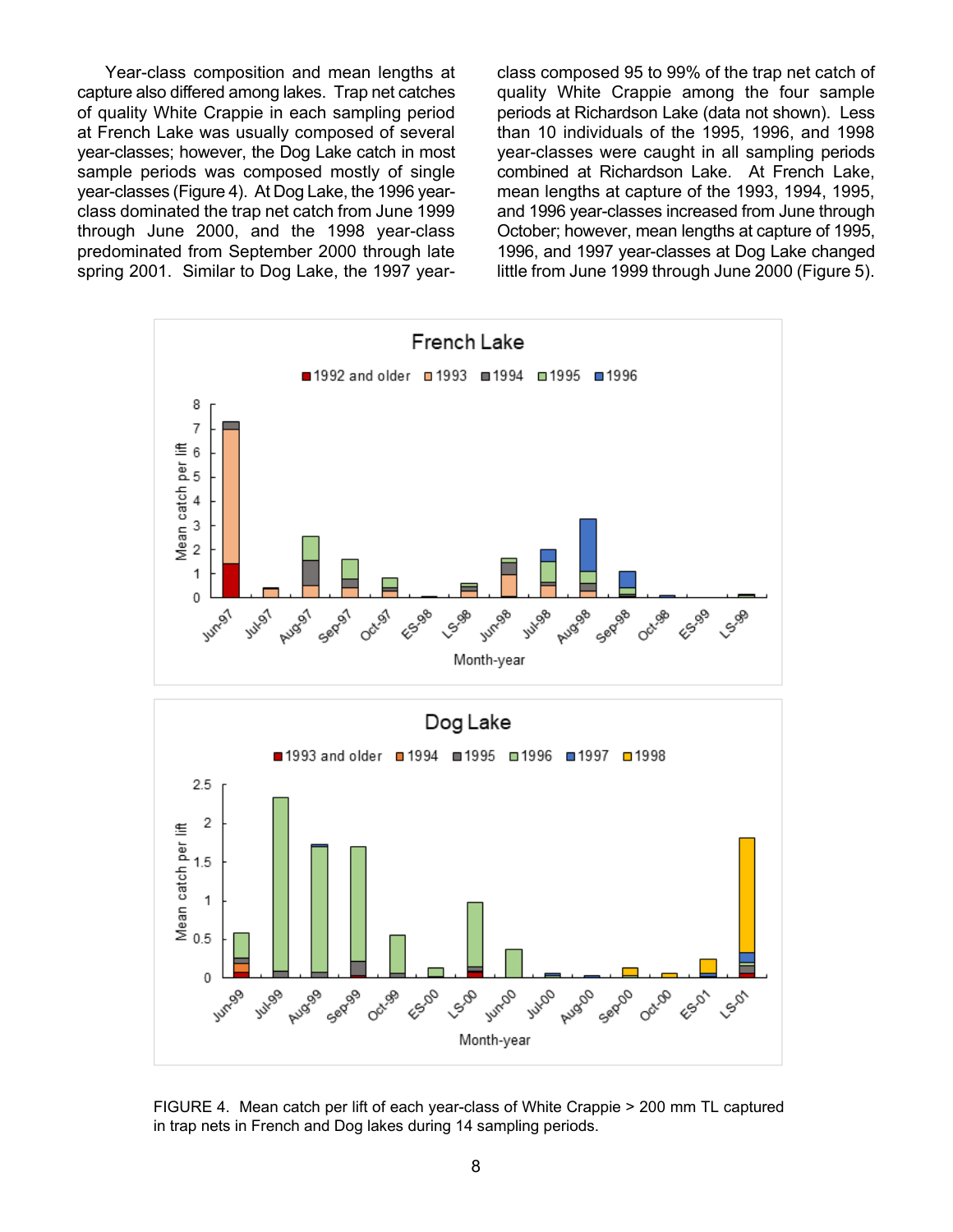

FIGURE 5. Mean total length at capture of the stronger year-classes of White Crappie caught in trap nets set in French and Dog lakes, Minnesota.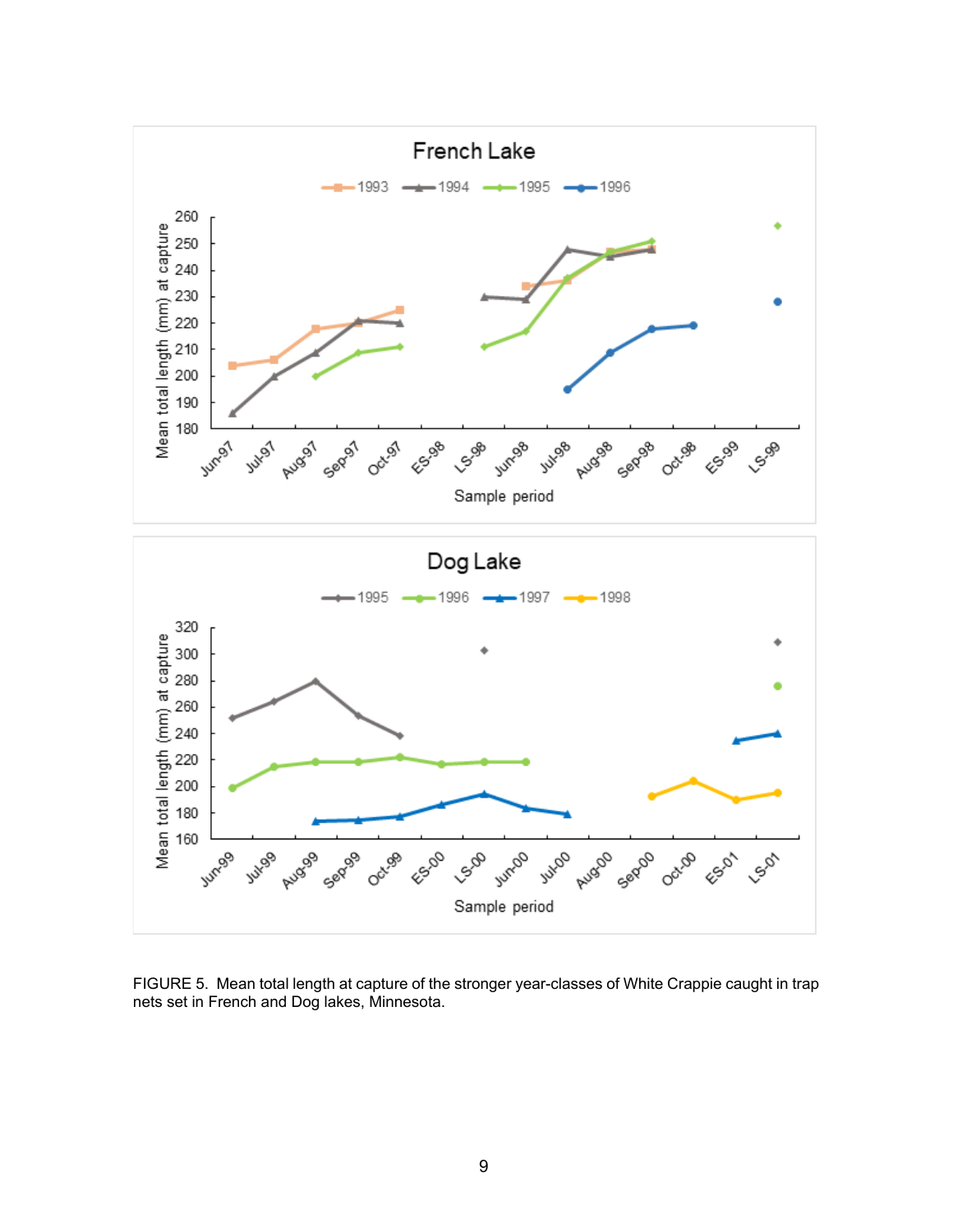Water temperature appeared to affect trap net CPUE of quality White Crappie in fall but not in spring. In both spring and fall, mixed-effects modeling suggested that the lake + temperature model was the best of the three possible models (54.4 AICc lower than the next best model in spring; 71 AICc lower than the next best model

in fall). However, when accounting for the variable *lake*, CPUE in spring was weakly associated with water temperature (*t* = - 1.033), but CPUE in fall decreased with decreasing water temperature (*t* = 4.709). Trap net CPUE in fall was lower at water temperatures of 9 to 14°C than at 17 to 22°C (Figure 6).



FIGURE 6. Mean catch per lift of White Crappie  $\geq$  200 mm as a function of surface water temperature in French, Dog, and Richardson lakes in fall and spring.

Surface water temperature (°C)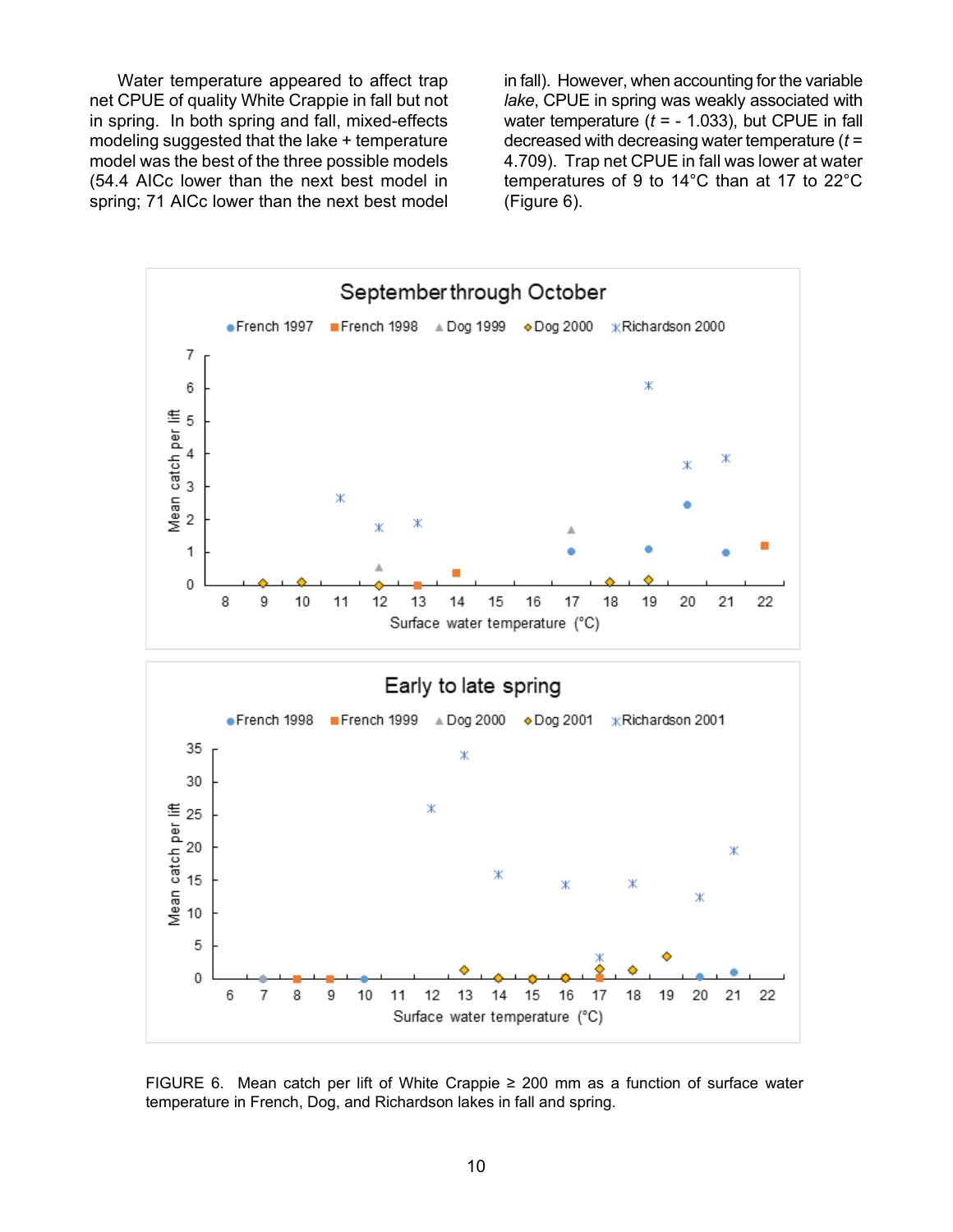#### *Comparisons between trap netting of White Crappie and Black Crappie*

White Crappie usually made up less than 50% of the total catch of quality crappie in trap nets, but temporal patterns in species composition of quality crappies differed among lakes (Figure 7). Black Crappie composed nearly the entire trap net catch in both ES and LS sample periods at French Lake, but White Crappie composed over 50% of the June and August samples (Figure 7). Variation in catch composition appeared more random at Dog Lake where White Crappie composed most of the summer crappie catch in one year but contributed relatively little to the summer crappie catch the following year (Figure 7). Proportions of White Crappie in the crappie catch also varied considerably at Richardson Lake (Figure 7).

Preliminary sampling in the early 1990s at French and Richardson lakes suggested that estimates of population size of both crappie species could be made with marking in fall and recapture in spring. Two of 238 Black Crappie and three of 158 White Crappie examined from captures in May 1991 at French Lake had the fall fin-clip; thus, doubling the trap net effort in fall and spring should have been sufficient to capture the minimum of four marked crappies needed for an unbiased estimate of population size of both species. At Richardson Lake, four of the 408 Black Crappie and 51 of the 1,385 White Crappie captured in May were fin-clipped the prior fall. Estimates of population size of both species were made at Richardson Lake (Table 2), and increasing trap net effort at both lakes would have improved precision of these estimates.



FIGURE 7. Percent of the total crappie catch (White Crappie and Black Crappie ≥ 200 mm TL) in trap nets composed by White Crappie ≥ 200 mm among seven sampling periods over two years at French and Dog lakes, and among four sampling periods over one year at Richardson Lake.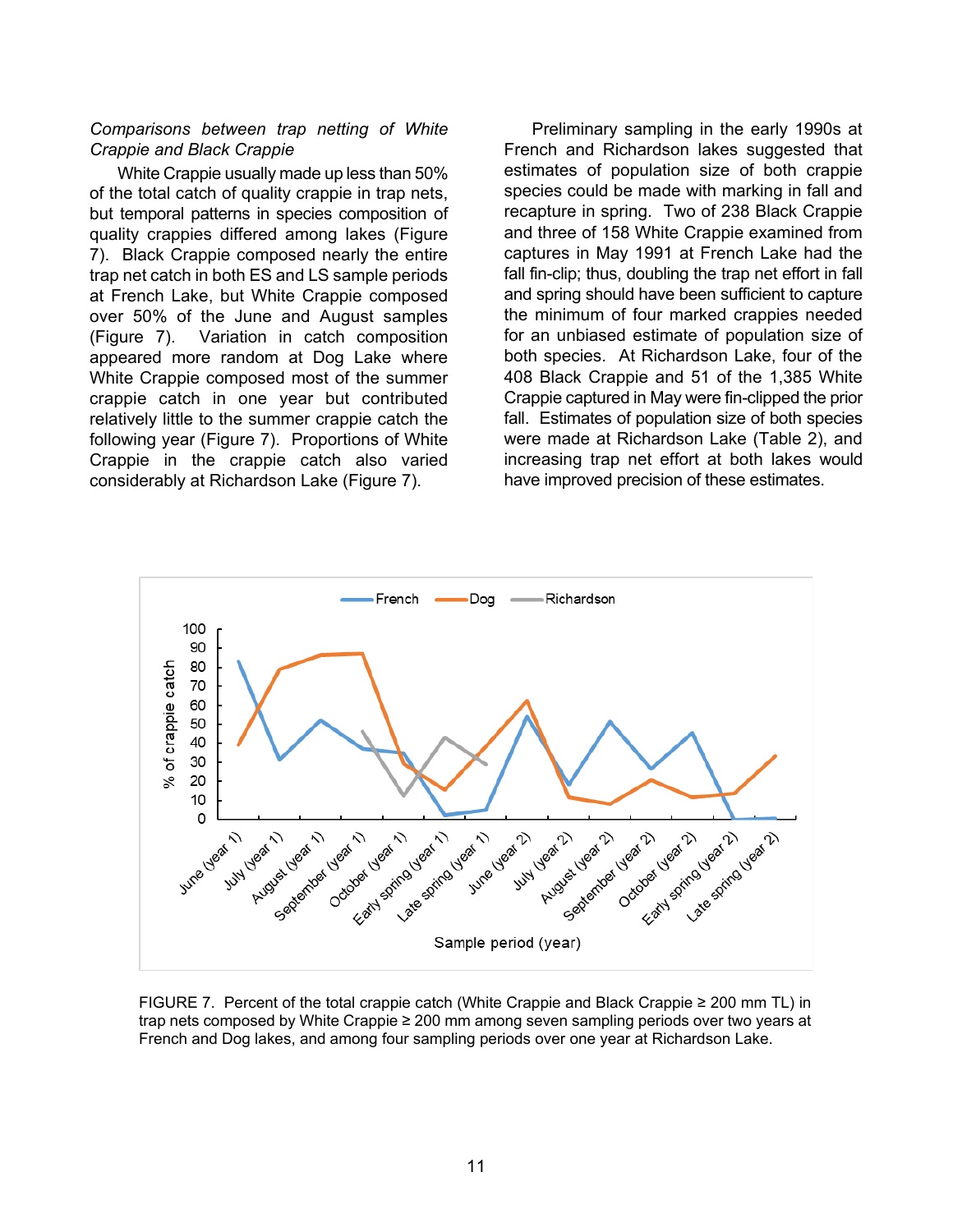| Lake          | Year | <b>White Crappie</b> | <b>Black Crappie</b>   |  |  |  |
|---------------|------|----------------------|------------------------|--|--|--|
| Fall          |      |                      |                        |  |  |  |
| French        | 1997 | No estimate made     | 6,507 (3,456-13,309)   |  |  |  |
| French        | 1998 | No estimate made     | 6,534 (4,394-10,155)   |  |  |  |
| Dog           | 1999 | No estimate made     | 1,263 (627-2,764)      |  |  |  |
| Dog           | 2000 | No estimate made     | 1,694 (841-3,705)      |  |  |  |
| Richardson    | 1991 | 7,356 (5,705-9,863)  | 5,726 (2,556-14,315)   |  |  |  |
| Richardson    | 2000 | 8,586 (6,325-11,967) | 23,465 (18,839-30,070) |  |  |  |
| <b>Spring</b> |      |                      |                        |  |  |  |
| French        | 1998 | No estimate made     | 3,568 (1,771-7,805)    |  |  |  |
| French        | 1999 | No estimate made     | 3,981 (2,602-6,370)    |  |  |  |
| Dog           | 2000 | No estimate made     | 339 (208-585)          |  |  |  |
| Dog           | 2001 | 583 (290-1,277)      | 512 (401-679)          |  |  |  |
| Richardson    | 2001 | 5,481 (4,589-6,666)  | 6,426 (5,736-7,250)    |  |  |  |

TABLE 2. Fall and spring estimates of population size (95% confidence limits in parentheses) of White Crappie ≥ 200 mm TL and Black Crappie ≥ 200 mm TL in three Minnesota lakes.

Despite the promising results from sampling in the early 1990s, most attempts to estimate population size of quality White Crappie failed while all attempts to estimate population size of quality Black Crappie succeeded. Increasing by 4.8 times the fall trap net effort for marking and increasing by over eight times spring trap net effort for recapture resulted in only one successful fall population estimate (Richardson Lake) of White Crappie (Table 2). Conversely, fall population estimates of Black Crappie were made in each of the five attempts in the three study lakes (Table 2). Similarly, estimates of population size of White Crappie were made at Dog Lake during one spring and at Richardson Lake while estimates of population size of Black Crappie were made in all five attempts at these three lakes (Table 2).

Examination of the few estimates of *q* suggested that trap net *q* differed, but inconsistently between the two crappie species. At Richardson Lake *q* of White Crappie exceeded *q* of Black Crappie in September 2000 and in September/October 1991 while the converse occurred in October 2000 (Table 3). Catchability in the ES sample period at Richardson Lake was similar between the two species, but *q* of Black Crappie exceeded *q* of White Crappie in the LS sample period (Table 3). At Dog Lake, catchability of Black Crappie exceeded *q* of White Crappie in both ES and LS sample periods in 2001 (Table 3).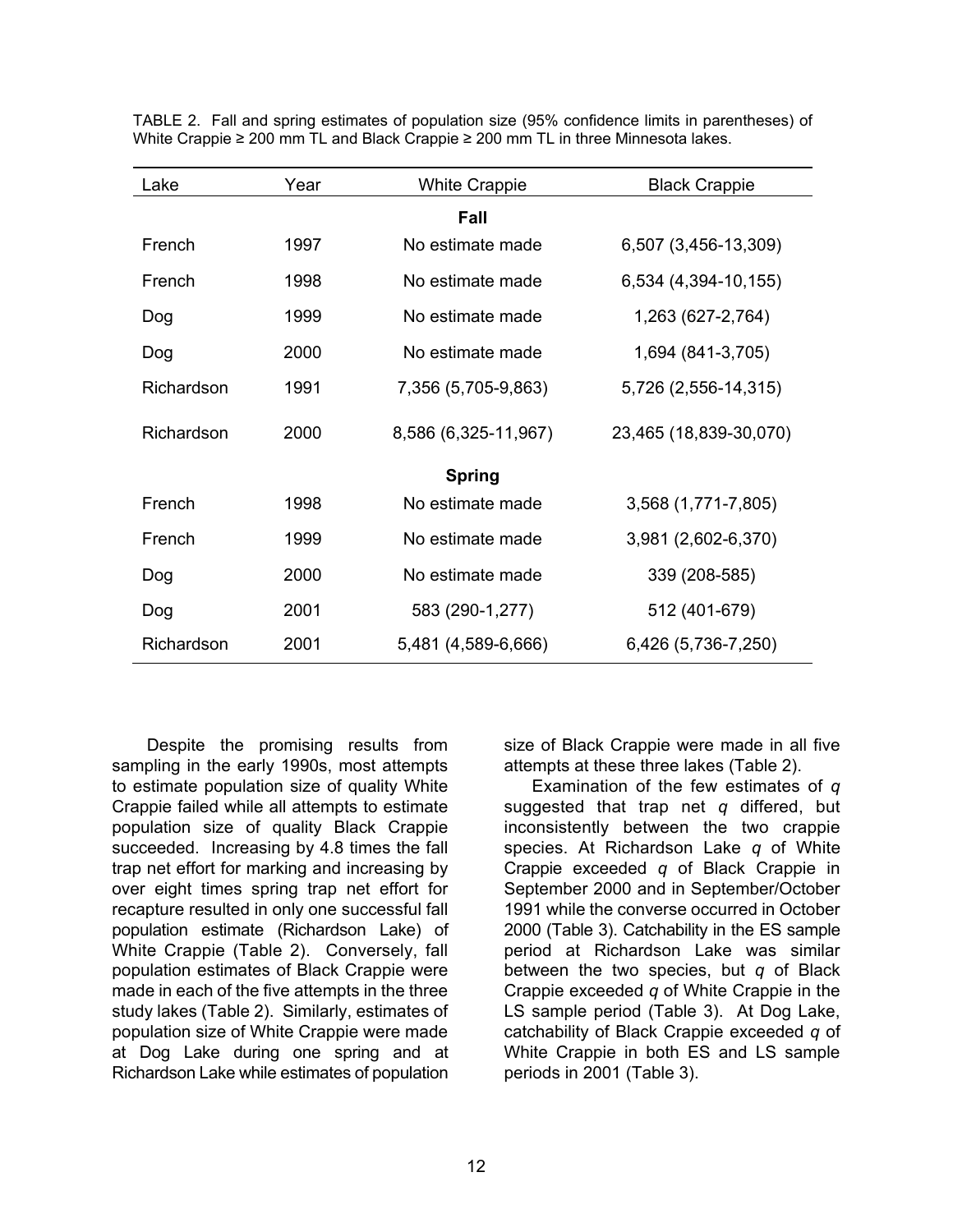# **DISCUSSION**

The inconsistent temporal variation of White Crappie catches makes the interpretation of catch data from standard trap netting unreliable. Furthermore, the 19-mm mesh size was too large to effectively sample smaller White Crappie. Spatial and temporal variation in net location effects, CPUE, and *q* could be a function of variable recruitment, schooling behavior, spawning, water temperature, and the relative location of White Crappie with respect to the location of nets within lakes. Because of these factors, standard trap netting appears ineffective for sampling White Crappie in Minnesota lakes.

The mesh size (19-mm bar) of webbing on MNDNR standard trap nets was too large to effectively sample White Crappie < 200 mm. Proportions of White Crappie < 200 mm greatly exceeded proportions of White Crappie ≥ 200 mm in trap nets with 13-mm bar mesh webbing (Willis et al. 1984; Jackson and Bauer 2000), whereas, proportions of shorter to longer White Crappie in this study were closer to 1:1 or lower. Because White Crappie < 200 mm were captured in all study lakes, proportions of short to long crappies probably would have increased if nets were wrapped with smaller bar mesh.

Trap net location affected CPUE in one lake, but not in two other lakes suggesting variable temporal movements of White Crappie among lakes. Tagging studies suggest that White Crappie form loose aggregations, have home ranges of 0.6 to 1.2 ha, and can favor specific habitats in reservoirs (Grinstead 1969; Markham et al. 1991) which could explain consistent location effects in Dog Lake. However, tagging studies also show that White Crappie moved up to 3 km, longer than the longest fetch in the study lakes, and they moved at different rates seasonally (Grinstead 1969; Markham et al. 1991; Guy et al. 1994). Thus, aggregations of White Crappie could easily be found in different locations at different times in lakes such as French and Richardson.

We hypothesized that age structure, recruitment, spawning, and avoidance of colder water affected temporal trends in trap net CPUE of White Crappie ≥ 200 mm; however, temporal trends appear unique to each lake. The more

random patterns in Dog Lake could be a function of net catches being composed of single, strong year-classes that recruited into the gear coupled with losses from unknown mortality over time. Conversely, the multiple age classes in the trap net catch at French Lake could have contributed to the similar temporal trends in both sample years because recruitment of younger yearclasses offset mortality of older year classes. For Black Crappie, consistent temporal patterns of trap net CPUE of quality Black Crappie occurred in both sample years in two of seven Minnesota lakes, and catches in these two lakes (one of which was Dog Lake sampled simultaneously with White Crappie), consisted of two or more year-classes of similar strengths (McInerny et al. 2020). The trap net catch of Black Crappie at French Lake, sampled simultaneously with White Crappie, was composed primarily of a single year-class, and temporal trends in trap net CPUE of Black Crappie appeared more random (McInerny et al. 2020).

Timing of spawning probably affected temporal trends in trap net CPUE of White Crappie ≥ 200 mm, but spawning-related effects on CPUE also appear unpredictable. White Crappie in Dog and Richardson lakes and elsewhere have been observed spawning at depths less than one meter (Siefert 1968; authors' observations); thus, spawning places some mature adults at depths where trap nets were set. Most if not all quality White Crappie in these study lakes were mature and could have spawned; lengths at maturity of this species range from 157 to 184 mm TL (Hansen 1951; Siefert 1969). Spring water temperatures in the study lakes ranged from 14°C, when some adults start spawning, to 23°C (Siefert 1968; Mitzner 1991). However, these two studies found peak spawning occurring at water temperatures of 16 to 21°C, and spawning periods per lake can range from 20 to 47 days. Thus, spawning was probably occurring sometime during the LS and June sample periods in our study lakes. Assuming trap net *q* is a function of movement, Guy et al. (1994) found ultrasonic tagged White Crappie 265 to 327 mm in a South Dakota lake (slightly lower latitude from our study lakes) moved relatively little in April and June compared to May,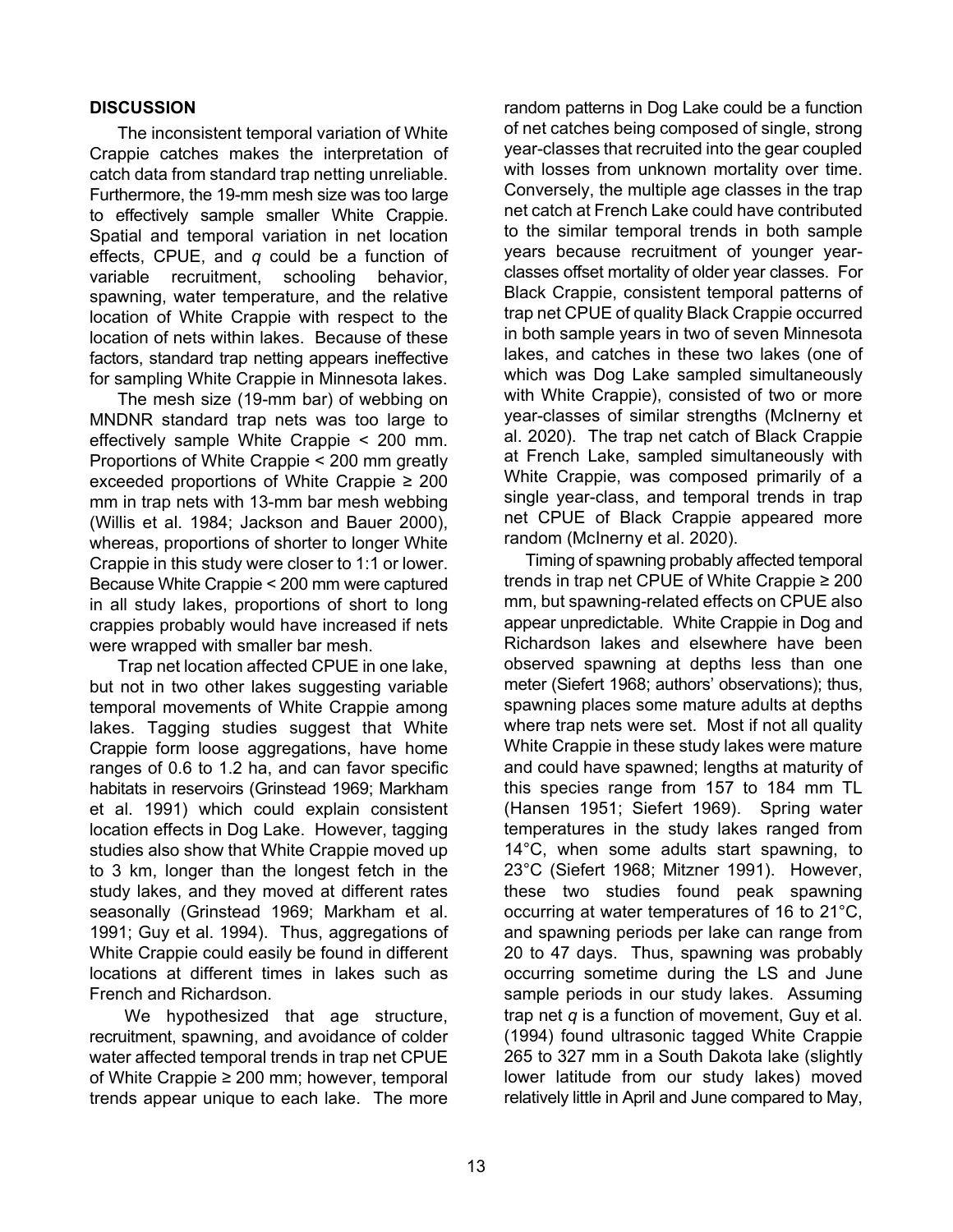which fit CPUE trends in Dog Lake but not at French or Richardson lakes. Spawning females could have been vulnerable to trap netting throughout the spawning season, but vulnerability of males probably varied. Females nest with several males, and they move from shallow to deep water during spawning (Siefert 1968). Conversely, nesting males spawn within a day after building nests, guard eggs for one to four days, and guard broods for another two to seven days (Siefert 1968); thus would not have been vulnerable to trap netting when on or near nests. Some males also nest a second time but at different locations than their first nesting site (Siefert 1968). White Crappie adults in the South Dakota lake showing limited movement in June were also found at depths less than 1.5 m (Guy et al. 1994).

Changes in water temperature could explain changes in CPUE of quality White Crappie in fall, but not at other times of the year. Studies showed that White Crappie prefer water temperatures close to 27°C, and if White Crappie behave like Black Crappie, White Crappies would have sought warmer water temperatures when actual water temperatures fall below 27°C (Edwards 1982; Knights et al. 1995). In fall, the warmest water in dimictic lakes is usually deep and offshore, which could explain declines in CPUE from September to October in the study lakes. Warming water temperatures in spring could explain the higher CPUE at Richardson Lake during early spring, but not at Dog or French lakes.

The lake-specific temporal trends of CPUE of quality White Crappie could be expected because McInerny et al. (2020) found lake-specific temporal variation in trap net CPUE of quality Black Crappie among seven Minnesota lakes including French and Dog lakes. Lastly, additional variation could be explained by unpredictable environmental events. For example, Markham et al. (1991) reported greater movement of radio-tagged White Crappie 271 to 352 mm during periods of high or stable barometric pressures than during periods of unstable or low barometric pressures. Other than monitoring surface water temperature, we did not keep track of environmental events that could have affected trap net CPUE.

Studies in Minnesota and elsewhere suggest that White Crappie favor offshore habitats whereby nearshore sampling with trap nets constructed with 19-mm bar mesh, overall, could be an ineffective gear for sampling this species. Fall trap netting with 13-mm bar mesh is the standard assessment gear for White Crappie in Missouri and Oklahoma primarily because age 0 White Crappies were effectively sampled (Colvin and Vasey 1986; Boxrucker and Ploskey 1988). However, fall sampling with 19-mm bar mesh in fall seldom captured age 0 White Crappie in the study lakes. Vertical and horizontal gill netting in Oklahoma reservoirs found that average depths occupied by White Crappie equaled or exceeded three meters from June through August (Gebhart and Summerfelt 1975). Bonds and Schlechte (2007) tracked ultrasonic tagged White Crappie > 320 g in a Texas reservoir from November through April and could not increase trap net CPUE in nets set near core-use areas because these crappies occurred deeper or farther offshore than nets were set. Guy et al. (1994) also found ultrasonic tagged White Crappie 265 to 327 mm in a South Dakota lake actively moved from July through October but were usually deeper than 1.5 m and were almost always found more than 20 m offshore. Lastly, standardized gill netting in summer (when gill nets are set in deeper water and more offshore than standard trap nets; MNDNR 2017) captured significantly more White Crappie than summer trap netting in the same lakes across their range in Minnesota, and catch rates between summer trap netting and fall trap netting did not consistently differ within the same lakes (McInerny et al. 1993).

## **MANAGEMENT IMPLICATIONS AND RECOMMENDATIONS**

Results from these data suggest that trap nets may not effectively sample White Crappie, and therefore, the quartile system that MNDNR staff use to assess White Crappie populations may not be appropriate. Thus, if White Crappie provide an important component of a given lake's crappie fishery, managers should rely on standard gill netting if their current standard trap net protocols fail to provide enough data to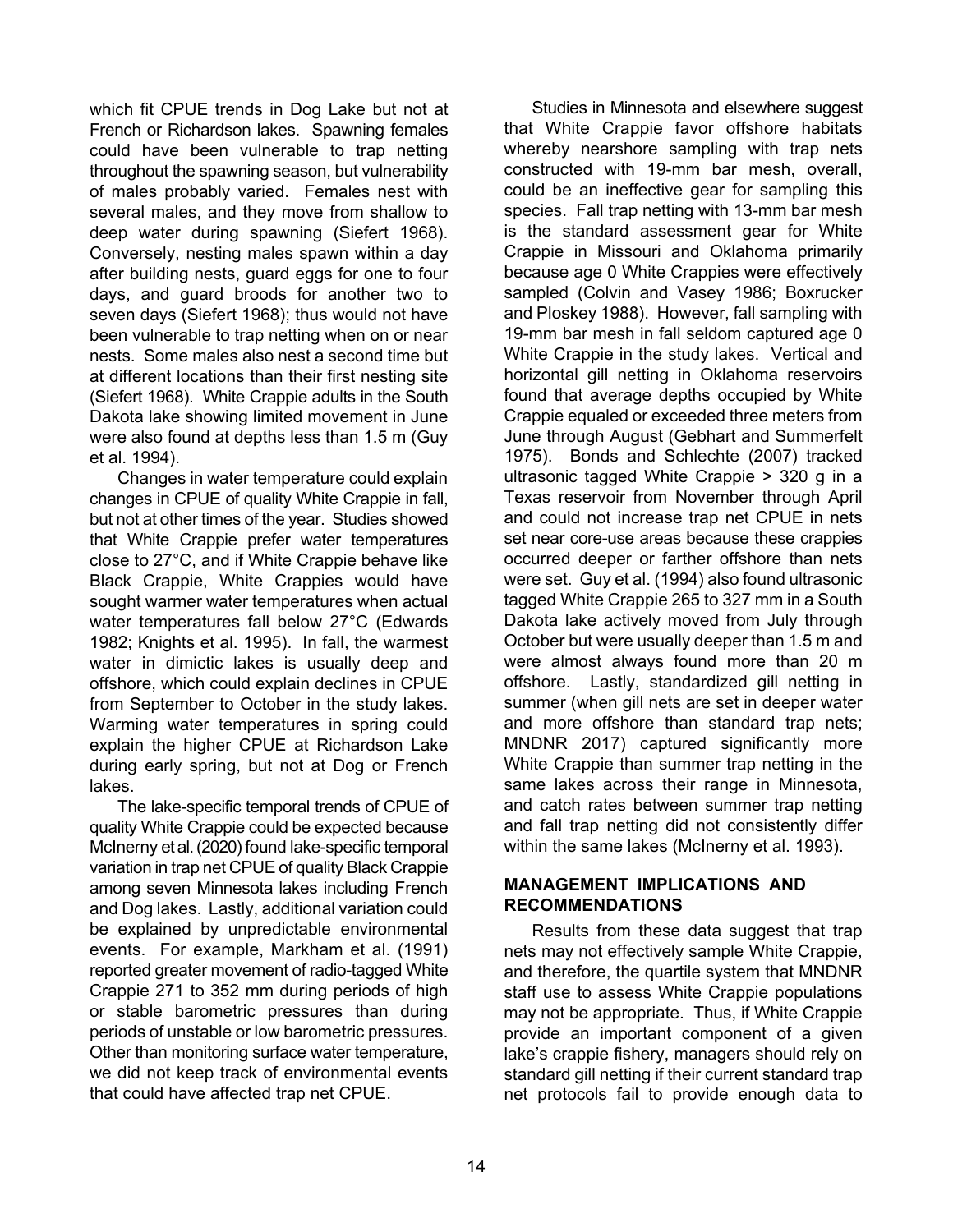assess the fishery. The current quartile system used by MNDNR does not account for the probable among-lake differences in temporal variation in trap net CPUE found in this study, but it is not known how much this temporal variation affects these quartiles. Nearly all Minnesota waters with White Crappie also support Black Crappie populations; however, our results suggest that fisheries managers cannot conclude from a trap net survey the relative proportion of one crappie species to the other in lakes.

Our results suggest that different trap netting protocols were needed for mark-recapture estimates of population size of White Crappie than for Black Crappie. We recommend for fall estimates, trap netting for marking should done

in September at water temperatures ≥ 14 °C (the high *q* at Richardson Lake in 1991 occurred at 14 °C). The recapture period should not begin until late May the following year when trap net *q* becomes adequate but netting should end by mid-June before White Crappie start growing. Similar to Black Crappie and Largemouth Bass, a fall mark-fall recapture design will probably provide negatively biased estimates of population size because some unmarked White Crappie will not be vulnerable to capture (McInerny and Cross 1999; 2005). If trap nets are the only gear used for sampling, closed-population methods for spring estimates may not be applicable for estimating population size of White Crappie in lakes like Dog and French because trap net *q* is too low when recruitment is negligible.

#### *ACKNOWLEDGEMENTS*

*Staff from the Hutchinson Area office, D. Pereira, and volunteers B. Cross and D. Stafki assisted with trap netting. B. Bethke, T. Ahrenstorff, and J. Hoxmeier reviewed earlier drafts and suggestions from them were added to the manuscript.*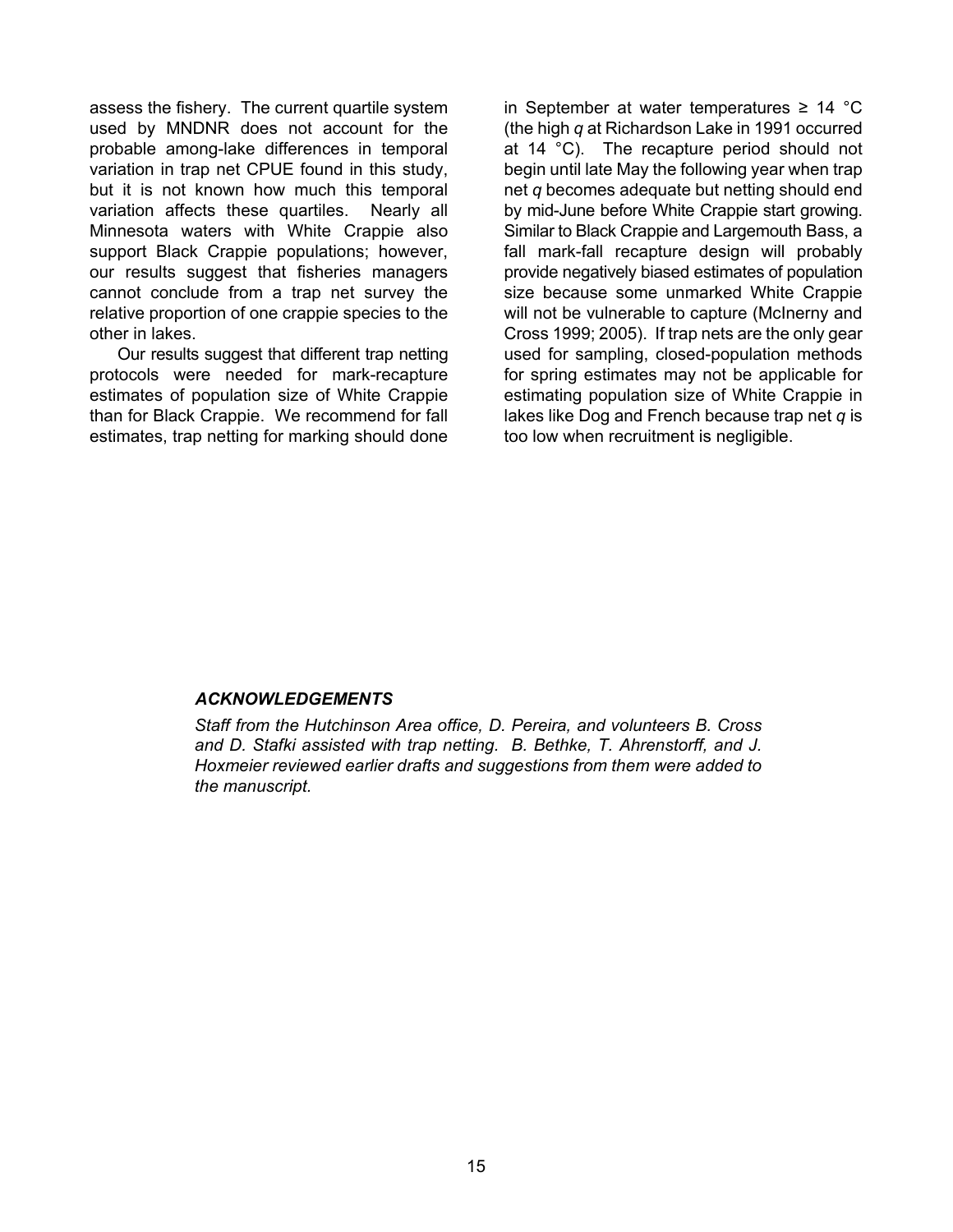# **LITERATURE CITED**

- Bates, D., M. Machler, B. M. Bolker, and S. C. Walker. 2015. Fitting linear mixed-effects models using *lme4*. Journal of Statistical Software 67:1-48.
- Bonds, C. C., and J. W. Schlechte. 2007. Can biotelemetry information improve trap-net catch rates of adult White Crappie? Proceedings of the Southeastern Association of Fish and Wildlife Agencies 60 (2006):157-164.
- Boxrucker, J., and G. Ploskey. 1989. Gear and seasonal biases associated with sampling crappie in Oklahoma. Proceedings of the Southeastern Association of Fish and Wildlife Agencies 42 (1988):89-97.
- Colvin, M. A., and F. W. Vasey. 1986. A method of qualitatively assessing White Crappie populations in Missouri reservoirs. Pages 79- 85 *in* G. E. Hall and M. J. Van den Avyle, editors. Reservoir fisheries management: strategies for the 80's. Reservoir Committee, Southern Division American Fisheries Society, Bethesda, Maryland.
- Edwards, E. A., D. A. Krieger, G. Gebhart, and O. E. Maughan. 1982. Habitat suitability index models: White Crappie. U.S. Fish and Wildlife Service Biological Services Program FWS/OBS-82/10.7, Washington, D.C.
- Ellison, D. G. 1984. Trophic dynamics of a Nebraska Black Crappie and White Crappie population. North American Journal of Fisheries Management 4:355-364.
- Gebhart, G. E., and R. C. Summerfelt. 1975. Factors affecting the vertical distribution of White Crappie (*Pomoxis annularis*) in two Oklahoma reservoirs. Proceedings of the Southeastern Association of Fish and Wildlife Agencies 28 (1974):355-366.
- Grinstead, B. G. 1969. Vertical distribution of White Crappie in the Buncombe Creek arm of Lake Texoma. Bulletin 3. Oklahoma Fishery Research Laboratory, University of Oklahoma, Norman, Oklahoma.
- Guy, C. S., D. W. Willis, and J. J. Jackson. 1994. Biotelemetry of White Crappies in a South Dakota glacial lake. Transactions of the American Fisheries Society 123:63-70.
- Hansen, D. F. 1951. Biology of the White Crappie in Illinois. Bulletin of the Illinois Natural History Survey 25:211-265.
- Jackson, J. J., and D. L. Bauer. 2000. Size structure and catch rates of White Crappie, Black Crappie, and Bluegill in trap nets with 13-mm and 16-mm mesh. North American Journal of Fisheries Management 20:646- 650.
- Kelley, D. W. 1953. Fluctuation in trap net catches in the Upper Mississippi River. United States Department of the Interior Fish and Wildlife Service Special Scientific Report: Fisheries Number 101, Washington, D.C.
- Knights, B. C., B. L. Johnson, and M. B. Sandheinrich. 1995. Responses of Bluegills and Black Crappies to dissolved oxygen, water temperature, and current in backwater lakes of the Upper Mississippi River during winter. North American Journal of Fisheries Management 15:390-399.
- Luke, S. G. 2017. Evaluating significance in linear mixed-effects models in R. Behavioral Research Methods 49:1494-1502.
- Markham, J. L., D. L. Johnson, and R. W. Petering. 1991. White Crappie summer movements and habitat use in Delaware Reservoir, Ohio. North American Journal of Fisheries Management 11:504-512.
- McInerny, M. C., and T. K. Cross. 1999. Comparison of three mark-recapture sampling designs for estimating population size of Largemouth Bass in Minnesota lakes. North American Journal of Fisheries Management 19:758-764.
- McInerny, M. C., and T. K. Cross. 2005. An evaluation of mark-recapture estimates of Black Crappie population size determined by trap-netting during fall and spring in Minnesota lakes. North American Journal of Fisheries Management 25:475-490.
- McInerny, M. C., and T. K. Cross. 2006. Factors affecting trap-net catchability of Black Crappies in natural Minnesota lakes. North American Journal of Fisheries Management 26:652-664.
- McInerny, M. C., and T. K. Cross. 2008. Length at age estimates of Black Crappie and White Crappie among lake classes, reservoirs, impoundments, and rivers in Minnesota. Minnesota Department of Natural Resources Fisheries Investigational Report 551, St. Paul.